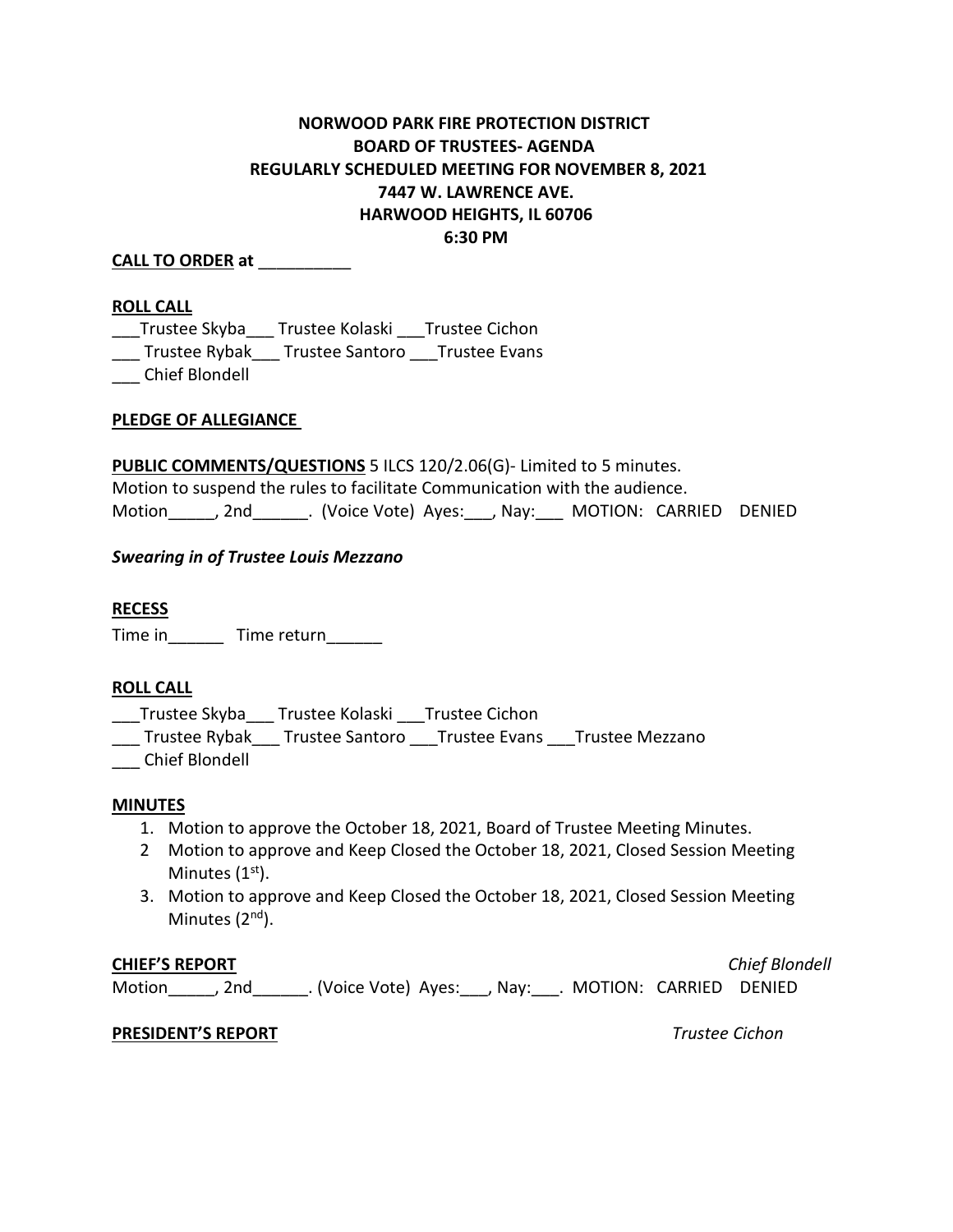### **TREASURER'S REPORT** TREASURER'S **REPORT**

- 1. Approve October's Accounts Payable Expenditures- \$510,488.94.
- 2. Approve Treasurer's report as presented from the Financial Statement
- for October 2021.

## **COMMITTEE REPORTS**

Finance Committee *Trustee Evans*  Building and Equipment Committee *Trustee Mezzano* Policy & Strategic Planning Committee **The Community Community** Trustee Kolaski Community Relations Committee *Trustee Santoro* Pension Fund Member & Commissioner Oversight *Trustee Skyba*

### **OLD BUSINESS**

*Review, discuss, and/or act on matters relative on the following:*

## **NEW BUSINESS**

*Review, discuss, and/or act on matters relative on the following:*

## *Election of Officers:*

Nominations for Secretary of the Board of trustees:

1. Motion to elect **1. Accord 2.5 as Secretary of the Norwood Park Fire Protection** District Board of Trustees for a two-year term.

Nominations for President of the Board of trustees:

2. Motion to elect elect as President of the Norwood Park Fire Protection District Board of Trustees for a two-year term.

Nominations for Treasurer of the Board of trustees:

- 3. Motion to elect **Same Compart is a constructed as Treasurer of the Norwood Park Fire Protection** District Board of Trustees for a two-year term.
- 4. Motion to adopt and approve Resolution #21-6, a Resolution confirming and declaring the election of District President \_\_\_\_\_\_\_\_\_\_\_, Secretary \_\_\_\_\_\_\_\_\_\_\_, and Treasurer \_\_\_\_\_\_\_\_\_\_\_ commencing November 8, 2021.
- 5. Motion to approve the consent agenda:
	- Approve minutes of the Finance Committee held on October 28, 2021.
	- Ratify the payment in the amount of \$11,223.47 to Legacy for preventative maintenance on Engine 102.

- Ratify the payment in the amount of \$5,506.21 to Legacy for Truck 104 brakes and Engine 102 large diameter discharge.

**CLOSED SESSION**- Pursuant to Section (2)(c)(1) to discuss the appointment, employment, compensation, discipline, performance, or dismissal of specific employees of the public body.